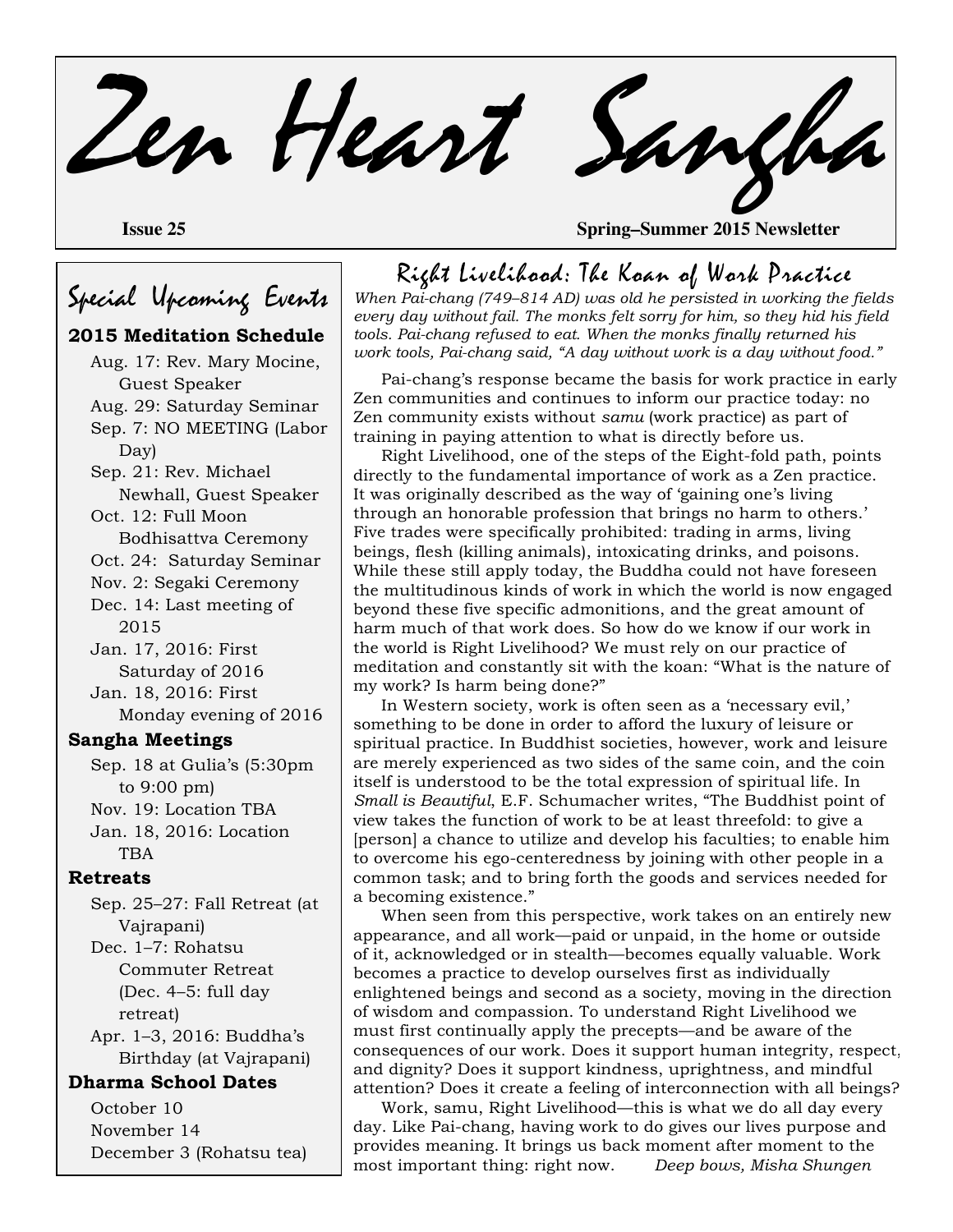### Zen Heart Sangha 2015–16

**Head Teacher** Misha Shungen Merrill

#### **Practice Leaders**

Tanto (Assistant Teacher): Jill Kakushin Kaplan Ino: Diane Comey Work Leader: Lidia Luna Assistant Work Leader: Hiromi Kurahashi Sewing Teacher: Jill Kaplan

**Board Officers** 

President: GJ Scove Treasurer: Wing Ng Secretary: Marya Shahinian

#### **Board Members**

Bill Clopton Gulia Bekker Hau Thi Long

#### **Stewards**

Outreach: Bill Clopton Assistant Outrach: Bill Kostura Dharma School: Stephanie Zeller Newsletter: Anna Doherty Setup: Gulia Bekker-Dulmage Website: Chris Doherty Audio Recording (temporary): Jill Kaplan & Chris Wesselman **Committees** Membership: Misha Merrill,

Hau Thi Long, Kelly Perri Council of Harmony: Kate Haimson, Chris Doherty, Skanda Goudar Space Expansion: Skanda Goudar

(chair), Misha Merrill, Camille Spar, Gulia Bekker, GJ Scove, Marya Shahinian

## Gasshos

Gassho is the Zen way of saying 'thank you' by putting our hands together and bowing. We honor and thank our new officers: GJ Scove for her kind and steady leadership, Wing Ng for taking on the responsibility of treasurer, and Marya Shahinian for continuing as our official recording secretary. We also thank our practice leaders Jill Kaplan (Tanto), Diane Comey (Ino), and Lidia Luna (work leader) for their efforts in training and keeping our weekly practice opportunities harmonious. In addition, many thanks to all the stewards who keep this sangha running smoothly: Gulia Bekker as setup steward; Anna Doherty for continued work as newsletter editor; Bill Clopton for work in outreach; Chris Doherty for maintaining our website and email server; and Jill Kaplan and Chris Wesselman for helping with the recording of lectures.



# Children and Practice

My career originally involved me working at a paying job. When I gave that up to start a family, I struggled to know my value to our family unit without a paycheck. I thought working for pay was what I was supposed to do to create value. I had to let go of the salary and find the value in the joys and satisfaction of giving. Raising a family is not a job that is often recognized as right livelihood, but to me it is as fundamentally important as any paying job.

Children provide an amazing opportunity to see who you are. They challenge you and push you, and awaken things in you that you have not seen—from both a joyous and a difficult perspective. They allow you ample opportunity to practice within this job.

Right livelihood through raising a family has taught me to listen even when I hear something very difficult. I learned to ask questions to ease the difficulty that arose when my child had to tell me something so very difficult for them. I had to learn to hold my tongue. Did I always do it right? No, of course not—and if I was skillful 25% of the time, I considered that good! Sometimes, my emotions swallowed me and filled me with fear for my child, and my responses were not skillful.

I came to practice near the end of my childrearing livelihood, and it is only now that they are grown up can I see the value in my job.

*by Camille S.*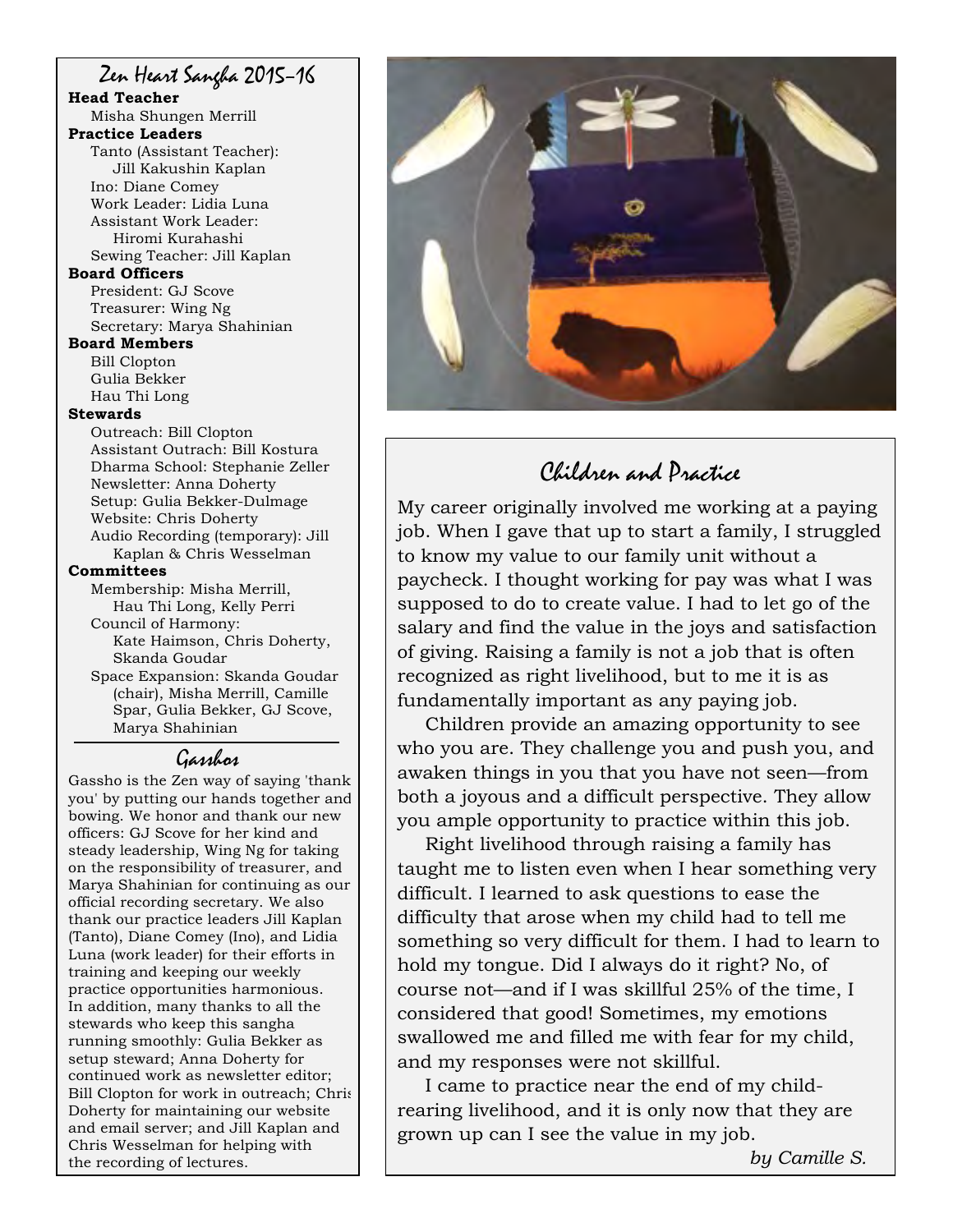Monthly Schedule

### **Monday evenings\***

| Welcome/Instruction 6:30 pm |      |
|-----------------------------|------|
| Zazen                       | 7:00 |
| Service                     | 7:40 |
| Lecture*                    | 7:50 |
| Final Bows                  | 8:45 |
| End Evening                 | 9:00 |
| * except 1st Mondays        |      |

## **1st Monday retreat**

| Welcome/Instruction 6:30 pm |      |
|-----------------------------|------|
| Zazen                       | 7:00 |
| Kinhin                      | 7:40 |
| Zazen                       | 8:00 |
| Three Bows                  | 8:40 |
| End Evening                 | 8:45 |

### **1st & 3rd Saturdays**

| Zazen                                                     | $5:50 \text{ am}$ |  |
|-----------------------------------------------------------|-------------------|--|
| Kinhin                                                    | 6:20              |  |
| Zazen                                                     | 6:30              |  |
| Service                                                   | 7:00              |  |
| Community breakfast 7:20                                  |                   |  |
| Soji (Cleanup)                                            | 8:00              |  |
| Zazen                                                     | 8:40              |  |
| Study/Tea                                                 | 9:15              |  |
| End program                                               | 10:15             |  |
| Zazen – sitting meditation<br>Kinhin – walking meditation |                   |  |

to ask how I go is more relevant than the notion that I go *by Kelly* 



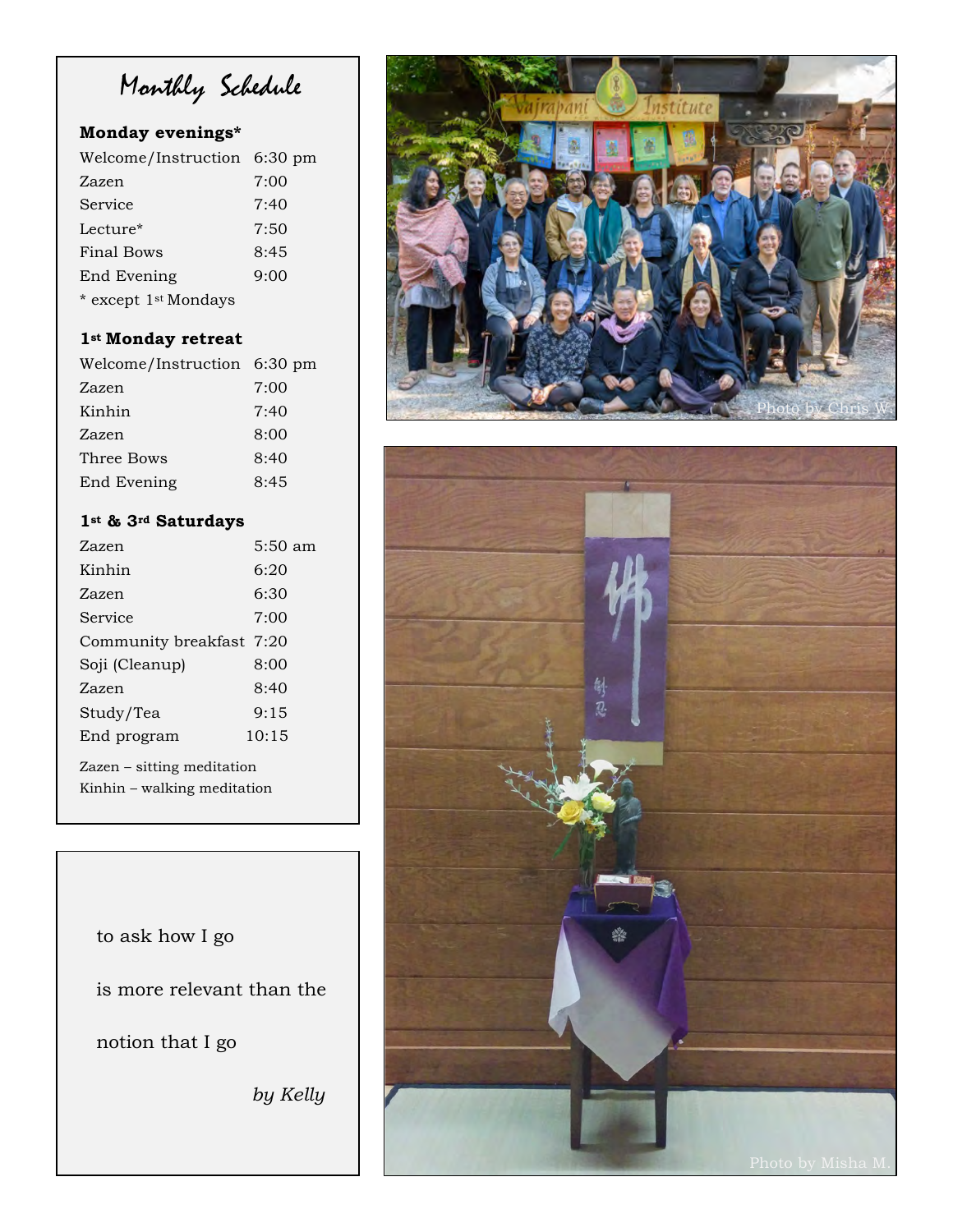

Dharma School Mandala collage with Jill May 2015 photos by Gulia K.



# Three Kinds of Work for a Better World for People and Animals

First of all, once a week I cook healthy, nutritious foods for clients. I'm a nutritionist (dietitian with a Master's in nutrition). Formerly, I cooked only vegetarian food for 40 years, but now I have to cook meat to attract more clients. I wrote the *Tassajara Lunch, Picnic, and Appetizer*  cookbook for San Francisco Zen Center. We share the profits 50/50—I've sold over 15,000 books, we still get money, and it came out in 2007.

Second, I own houses in Santa Cruz. You have to have a dog or two to rent from me (my current tenants have 7 and 2 dogs, respectively). Forbidding dogs is selfish. It's not fair for landlords to prevent people from having their family (their dogs) with them, while all those poor dogs sit in shelters. I have very nice homes, with yards built with dogs in mind.

Third, I have a used Lego store where I want Lego to be affordable to the average person and also to be recycled. Lego is the most popular toy in America, and only affordable to the rich if you ask me. I've been teaching Lego building for 20 years, but my focus is first and foremost on girls, to get them into engineering and architecture through Lego. They don't have to be Lego maniacs—they just have to know they can do it like boys. I came to this focus because I found out that only 8% of engineers and architects are women in this valley!

At my store, I hold Magic the Gathering events, because people need a space to play. It's mostly boys and men, but they are often anti-social or awkward because they are super intelligent. So, the second focus in my store is providing a place they can get together and be social, and have a lot of fun. I also encourage girls to learn and play Magic because it's very male-oriented, and it's really fun and challenging. Putting it mildly, playing is much like using your brain for physics and philosophy in college—it twists your brain into knots!

Both the LEGO and Magic are my way to achieve my third focus: get kids off the computer! I think kids get way too much technology.

So my practice is to make a better world in my own small way for animals and people. (I'm actually a cat person, but just adopted 2 more labs and now have 3 dogs.) *by Karla O.*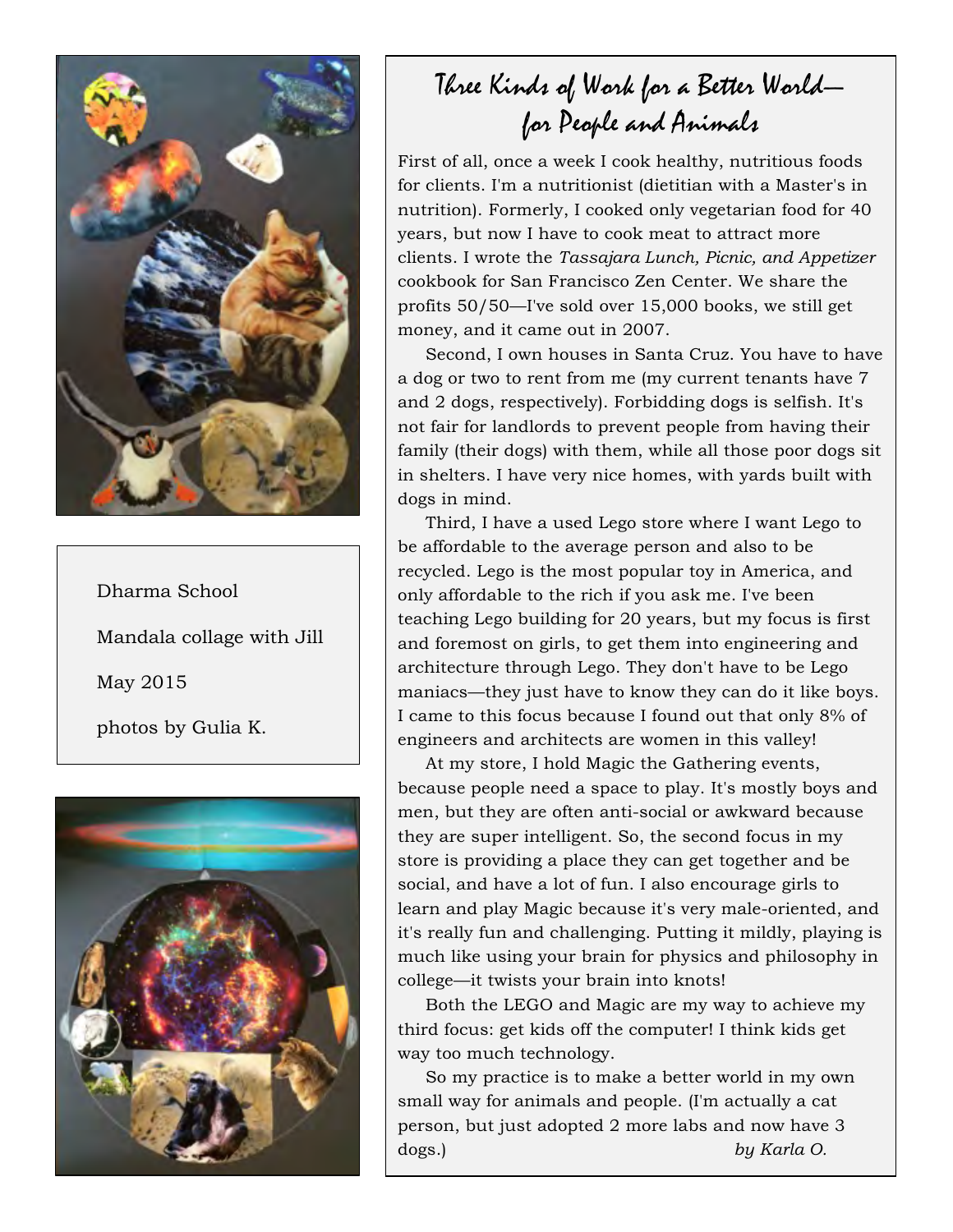

Dharma School Mandala collage with Jill May 2015 photos by Gulia K.





## Navigating Right Livelihood

Finding a job that qualifies as right livelihood is a complicated matter. I drove a taxicab in San Francisco for eleven years (1983–1994). Folks going out on the town, a last minute trip to the hospital to give birth, a grieving father whose daughter had died earlier that day—30 times a day people were glad to see me or at least needed my help. It felt like useful work.

Yet, how do we calculate overall benefit versus harm? That job probably accounted for the lion's share of the gasoline I have burned in my life. Now that we know about climate change, was that wrong livelihood? I had a general sense—in fact a strong sense, even then—that driving cars was harmful. On the other hand, if I had not driven a cab during those years, someone else would have driven that cab in my place. Should that affect my calculation? Cab driving was the best-paying work I could get then. It allowed me to develop a career in my spare time, which allows me to volunteer in some useful ways now. How does that factor in?

During the recession several years ago, my regular work dried up. A grocery store job would have involved selling meat from animals that had been raised in terrible conditions, and fish that had been harvested unsustainably. To me, that's a big issue. I would have rationalized it by saying that if I had not taken the job, someone else would have, so what was the practical difference? The important thing is whether you personally purchase such meat, generating the harm to the next animal. I wasn't doing that, so would it have been okay to take such work?

The list goes on and on. Is it okay to build housing (uses wood from forests), work in the computer industry (uses heavy metals mined in developing countries), sell clothing (made by near-slave labor), or work in advertising (needs no explanation)? Given the state of the climate, is it okay to make or sell anything, since it all has a carbon footprint?

It seems like we are trapped by how the world around us is. But of course we ourselves are making the world the way it is, bit by bit, for the folks who come after us. How do we navigate these waters?

There is no simple or absolute answer to this question. My only idea is to look closely at the effects on the world (as well as I can understand them) of how I make a living, and then to look at my own emotions as I do so. We avoid looking because it is painful, but isn't avoidance of looking also an aversion, painful in a subtler way? In the long run, I think we will be happier if we look, and look again. There is a word for this kind of practice, and it is meditation.

If one does this enough, I think the seeming contradictions that plague the concept of right livelihood will iron themselves out. Then one will know what to do. One might keep that job in advertising, or quit it to take something that pays half as much. Whichever one chooses will probably be the lesser of evils. There is no road map or list of commandments to follow we have to figure every situation out from scratch. Different people will come to different decisions. However, we can find peace in knowing that we have looked, and are sincerely doing our best. *by Bill K.*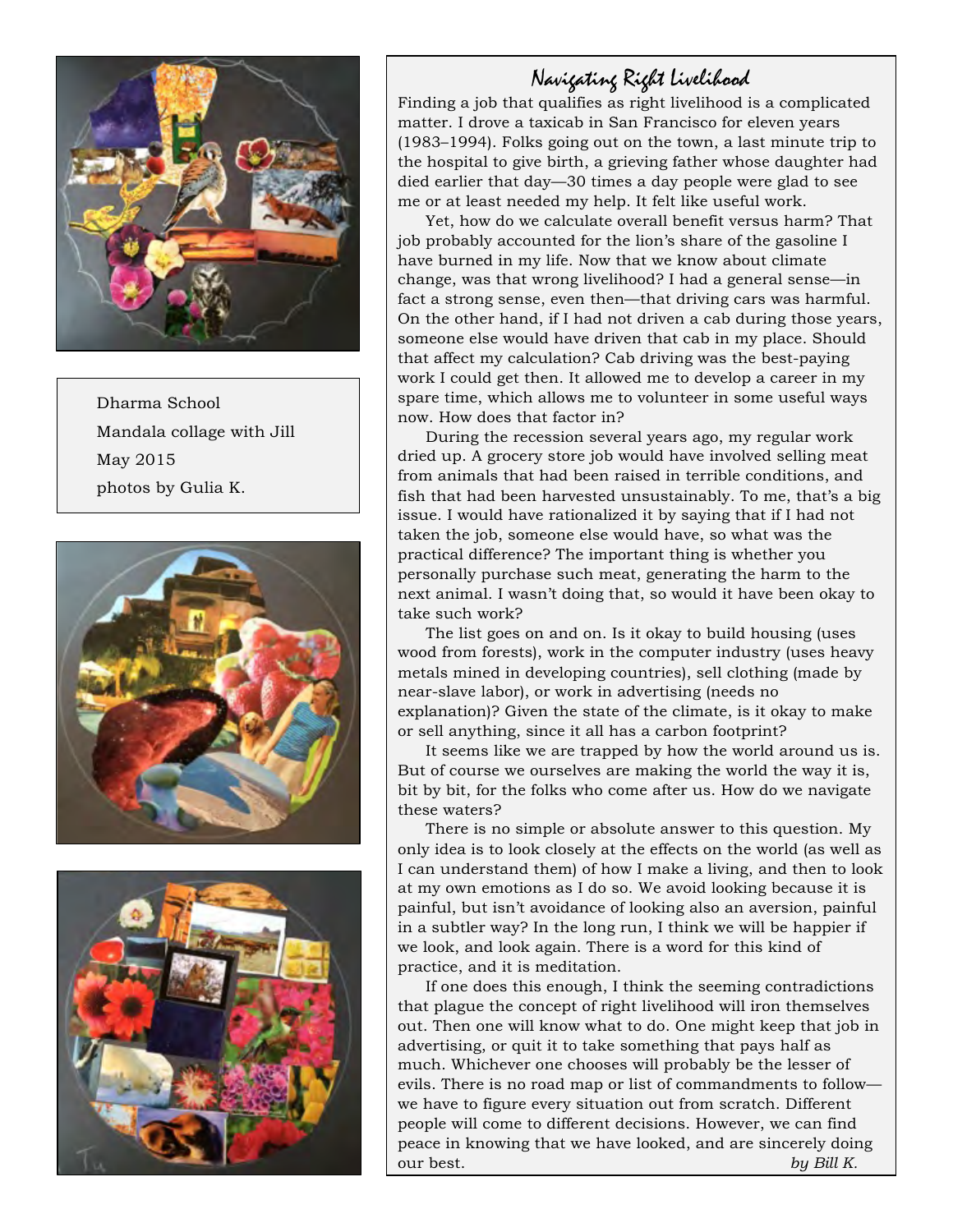### Working in the Zendo

*"Chanted" to the cadence of "I've Been Working on the Railroad"*

We've been working in the zendo Zabutons in line We've been working in the zendo See the altar shine

Can't you hear the han a'knockin Then the bell will ring We've been working in the zendo Wait to hear it sing

We've been working in the kitchen All the knives in racks We've been working in the kitchen See the dishes stacked

Can't you hear the bell a'ringin Smell the incense lit We've been working in the kitchen Now it's time to sit

We've been sitting in the zendo Lights from candles gleam We've been sitting in the zendo Everything is clean

Can't you feel the gentle silence And our minds at peace We're all sitting in the zendo Now our work has ceased

*by Sue P.*

# To Dream of Right Livelihood

To me, right livelihood is simply right conduct.

And what is right conduct? Right conduct is intelligence in action. It is action that is unhindered by the past and the future—action that involves continual stepping into the unknown, not out of ignorance, but out of awareness, understanding, and true compassion.

It requires extreme vulnerability and openness, and a great deal of courage. I think that as long as we are controlled by our fears, right livelihood will remain a dream.

*by Trupti G.*



# Working on Being Present

Living in an unjust and oppressive economic system designed to maximize profits over serving human needs makes it pretty hard to think well about work. Feeling angry and disappointed about the conditions of our world and our relations seems a natural reaction, which gets in the way of making good and rational choices for oneself and others. Zen has taught me to not necessarily identify with that anger, and to see how I cause myself unhappiness by sticking to viewpoints that might not make sense in this given moment. Things are not and never will be perfect, and Zen can certainly help us in living with that kind of imperfection so we can stay—or choose to stay—happy and relaxed, and yet make choices that further our life and everyone's life.

Once one gets over some of that anger (and other strong emotions), finding some meaningful work that allows one to really focus on what one is doing right here and now can be a way to practice Zazen at work. By really paying attention to what one is doing, and thereby getting really absorbed and experimenting with the conditions that would allow one to get even more immersed—one might be able to stop saving beings by realizing that they are already are saved.

*by Rén N., continued on page 8*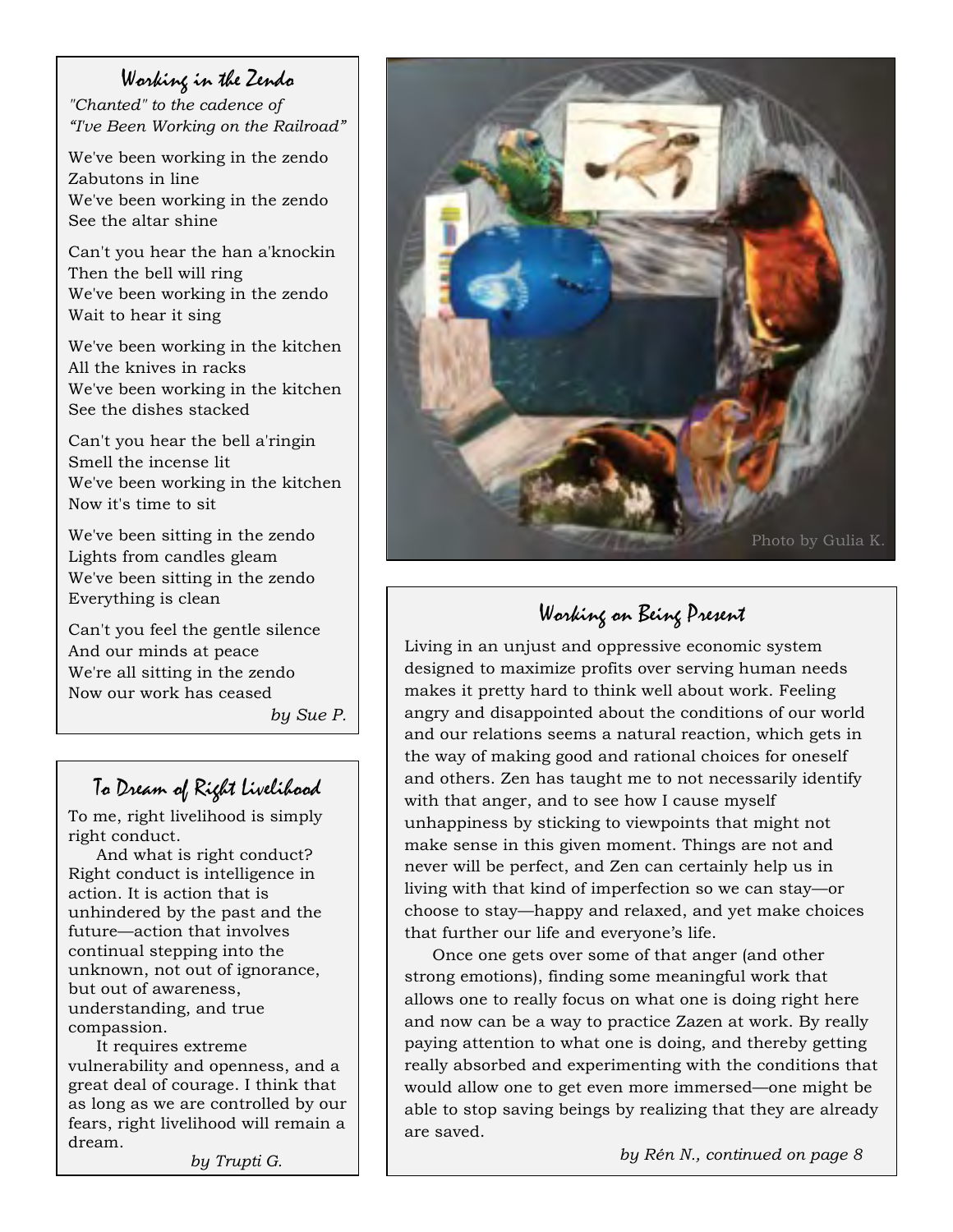## It's All About that Gap!

*"If you are lucky enough to find a way of life you love, you have to find the courage to live it."* 

– John Irving *A Prayer for Owen Meany*

I have kept this quote on my bulletin board for years, but didn't know how to live the "way of life I love."

I separate Work with a capital "W" from what I do in the world, and in that gap is where I have trouble. When I think of Work, it becomes something about others, about being on time, looking right, performance, being enough. In other words, fear enters the equation! But as Kobun-Chino once said when asked what to do with fear, I "agree!" This does seem to help ease the gap and brings me closer.

My practice has helped me be braver, to water and cultivate the seeds sown long ago. I just started a new job, working with a non-profit conservation group, and, challenging as it might become, I marvel at the way "myriad things express themselves!"

*by Kathleen D.*





# Body, Mind, and Service

When I started my Strength Training in one of Stanford's gyms two years ago, a curious thing happened: my meditations became easier and clearer. Several months later, I asked Misha in dokusan why this might be occurring. "Oh, that's simple," she replied, "It's just like karma yogi jobs at Vajrapani."

I had been thinking it was a mind and body thing, where the weight work and stretches were clarifying some of the emotions I was carrying around in my body. My sessions are often like a moving insight meditation, where I can consider something from multiple sides and see an optimal solution. Maybe that's part of it, too, on a more subtle level.

Then, I read that when we help someone else (another person or pet, save an insect, etc.) the brain produces oxytocin, which is the caring–compassion. A-ha! the thought shot through my mind—no wonder this is my antidote to my anger!

I recently saw this quote from Albert Schweitzer:

*I don't know what your destiny will be, but one thing I do know: the only ones among you who will be really happy* 

*are those who have sought / and found how to serve.* To paraphrase something I heard Jack Kornfield say last year: the whole idea behind spiritual awakening is to realize the suffering of others, and do something about it! *Chris W.*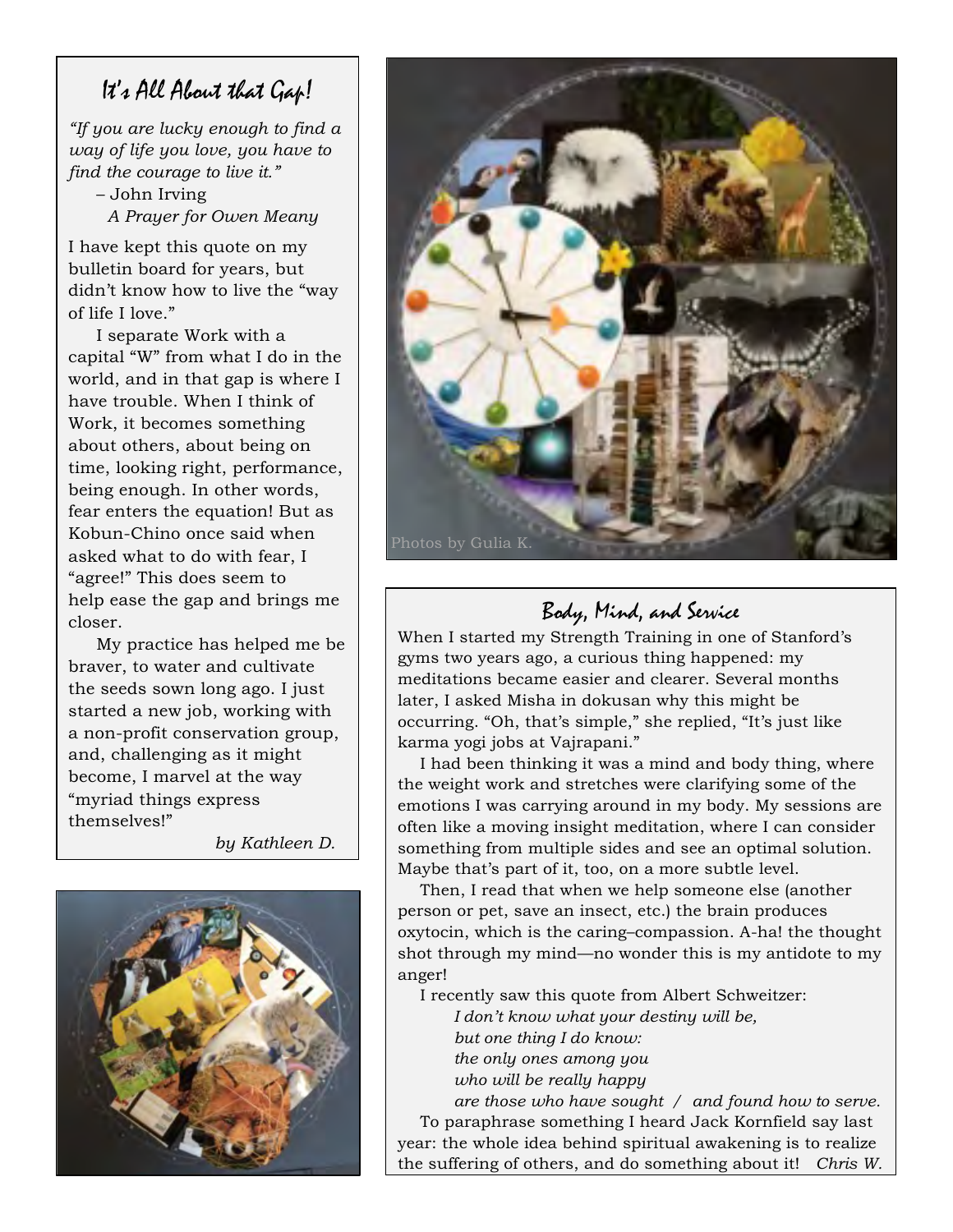

*from p. 3.* In terms of applying these ideas to my own life, I have been a stay-at-home dad for 8 years. I made that choice because I really wanted to spend time with my child. I believe there is no more important work than raising your child(ren) well. My thought was that if the Tibetans can pick an "ordinary" child and raise her or him to be a Lama, then I should be able to do so as well. Furthermore, I believe that the "recipe" behind raising a child well is to be as present with the child as possible, just like in Zazen, and to be flexible and smart about how one is with the child. Having an involved community in this rather exhausting "work" is a tremendous help. Among other things, my community serves as a corrective for my own unresolved issues to be transferred less, and helps me to stay at ease, present, and delightful toward my daughter.

In parenting, I don't mind looking like what could be perceived as "foolish" or "silly" with the children, playing with them on their level—even if people think it's weird. Practice has helped me to think on the level children do and to value all the little things they discover roaming the world. If they have questions, or something is going on, I can just be there and respond more appropriately to the situation (and, if needed, playfully). In addition, there are not many men doing this kind of work, and even though there is a lot of support there is also a lot weirdness coming my way. Zazen helps me to just stay present with that.

Even more so, I have made it my "mission" to bridge all the perceived differences being upheld in our society. Practice has allowed me to get closer to other women and men who do the same work and are from totally different backgrounds. For example, in Brooklyn a lot of the caretakers and nannies are from Russia, Ukraine, Pakistan, or India. Making friends certainly was—and is—a learning experience that has expanded all of our cultural, gender, and economic understandings of each other. One female friend from Pakistan could only be my friend after I met her husband and her husband met my wife; then they came to the conclusion that I could have the status of a younger brother so we could actually do stuff together.

So, practice taught me to be okay with feeling awkward or out of place—and to be in charge of whatever situation I find myself in. I definitely came to appreciate the beauty and gentleness of the way other men are able to connect with children (theirs and others'). Finally, I hope that practice has allowed me to (in a very small way) make a difference in how men are being perceived in society—and to help women feel less alone as caretakers and more free to not automatically "fall" into that role. *by Réne N.*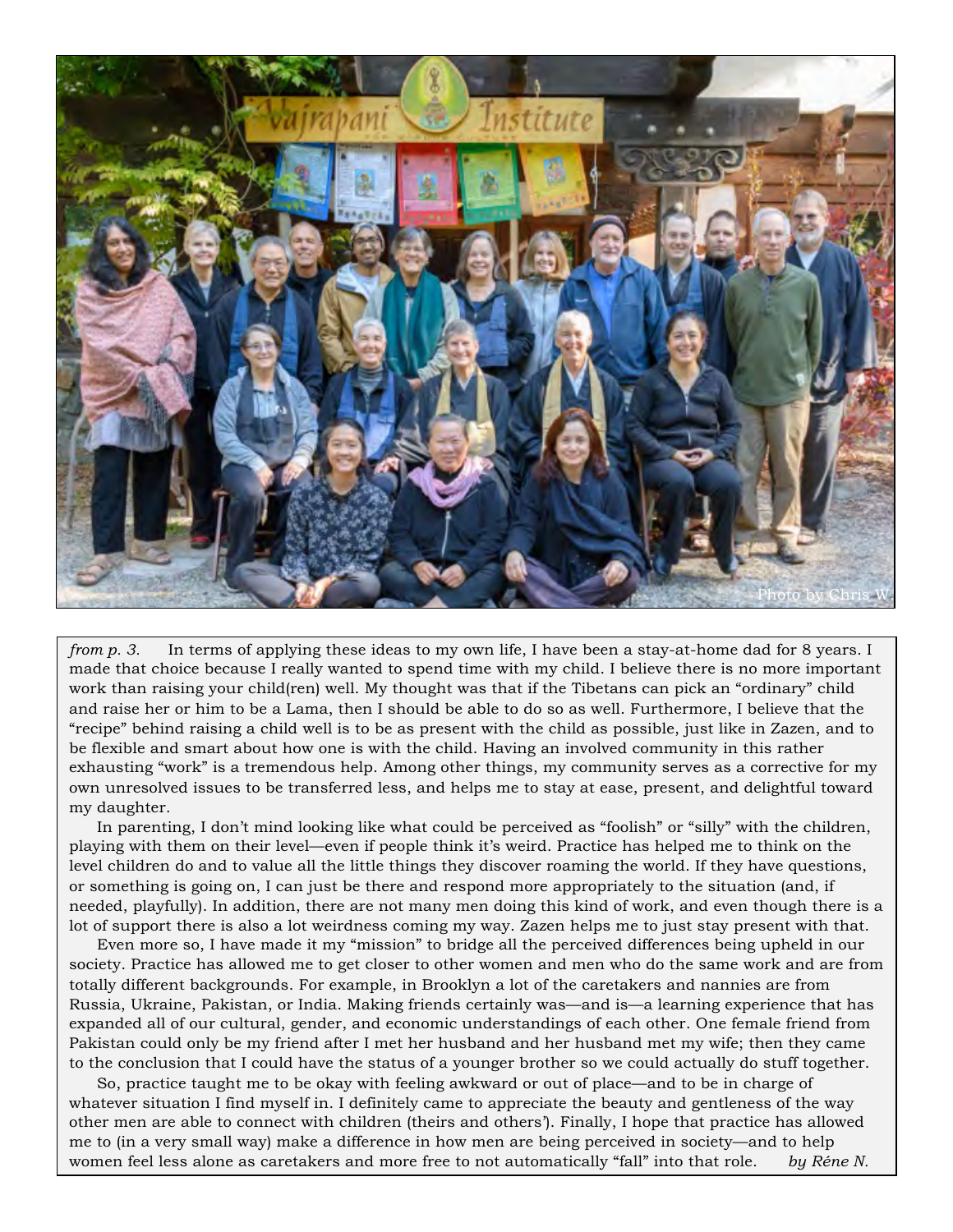

public domain images, searched and selected by Anna D.

# Mostly Haiku

## Winter

*Spidery shadows on the white wall Reflecting Winter's bare branches.*

Spring *Explosions of fuschia, popping out of a bright blue sky. How little time!*

## Fall

*Raindrops slide down the windshield Rippling outlines of dark tree branches.*

### Summer

*Full moon on the balcony, Deer rustling in the woods All this breathes in.*

 *by Kate H.*

# The Work of Showing Up

I am blessed to make my living helping people find their words and share their ideas with the world. I spent my childhood mute with fear, amid abuse and neglect; giving voice to the otherwise silenced is deeply meaningful work for me. But right livelihood goes so far beyond moneygenerating activity. In my life, sitting zazen is like frosting on a cake—much apreciated, but not often experienced. Work practice, on the other hand, is something I can (and often even do!) incorporate into my daily life. In parenting, spousing, and doing all of life's adult tasks, I find boundless opportunities. I exert myself to create a moment of true human connection with every clerk and helper I encounter. With my neighbors, with random passersby—I always face a choice about how I present myself. My practice is to try to show up and really listen, and that is also right livelihood for me. Every conversation is a kind of "work", and being present is a constant but rewarding challenge. *by Anna D.*